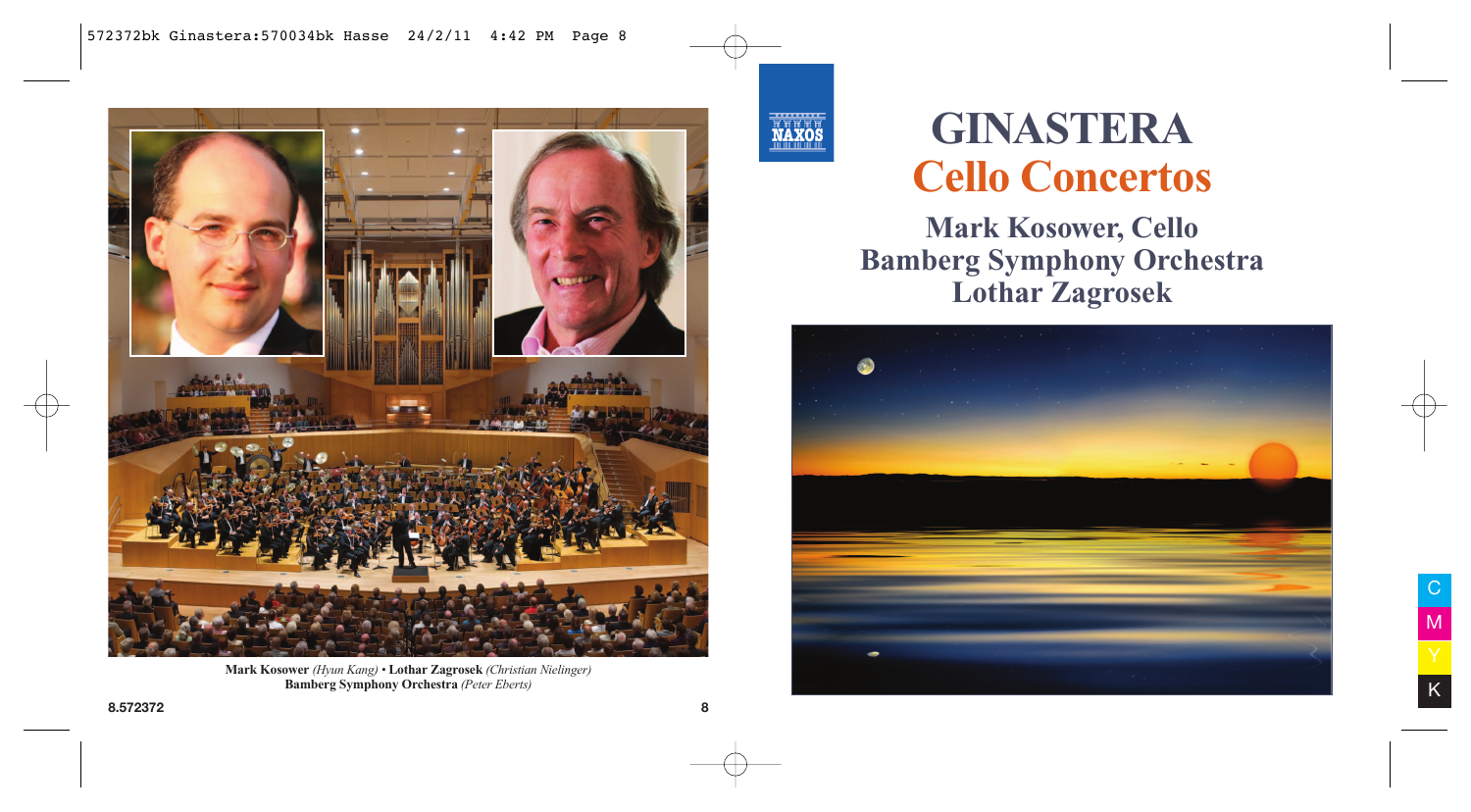## **Alberto Ginastera (1916–1983) Cello Concertos**

Alberto Ginastera is considered by many music-lovers to be the greatest Latin-American composer of the post-World War II era, but he is also without question one of the most admired and respected musical voices of the twentieth century. His musical vision and language evolved throughout his life, and he successfully pursued ways to fuse the strong traditional influences of his national heritage with experimental, contemporary, and classical techniques.

Ginastera shared his views about modern music in a programme note in 1964, stating: "… art is first perceived by our senses. It then affects our sentiments and in the end awakens our intelligence. Today too much is written and spoken on the subject of modern art and that is possibly because a great part of this art fails to impress the feelings of the public… A work which speaks only to the intelligence of man will never reach his heart… Without sensibility the work of art is only a cold mathematical study, and without intelligence or technique it is only chaos. Thus the perfect formula would be sensitive beauty plus technical skill." Even at his most avante-garde moments Ginastera's music masterfully reaches the hearts of audiences.

Argentina's most famous composer was born in Buenos Aires. He succinctly described one of his favourite childhood memories and its aftermath, relaying: "One day I went into the kitchen and played on all the pots and pans and other things I could get to make a kitchen orchestra. I was spanked." But when he was seven his parents acknowledged his musical interests, providing him with piano lessons; the technical framework for his lifelong passion for music began. At the Conservatoire Williams, he studied piano, composition, and harmony. In 1935, when he graduated from high school, he promptly entered the National Conservatory of Music. The first score he allowed to be published, the ballet *Panambí,* was produced in 1940; he said that the roots of the music came from his earlier kitchen orchestra experiments. From this point he was strongly influenced by nationalism, especially Argentinian folk-tunes and dance rhythms.

In 1941 Ginastera became a faculty member at two prestigious schools, the National Conservatory and the Liceo Militar in Buenos Aires. He married pianist Mercedes de Toro, and they had two children in the early 1940s. A highlight of his life during this period includes receiving a Guggenheim fellowship that funded a trip to the United States, but the war delayed the project. In 1945 he signed a manifesto with many other respected Argentinian artists and writers defending human rights. As a result he was fired from his position at the Liceo Militar, so he finally made the long-delayed visit to the United States and lived in New York with his wife and children for almost a year.

In 1946 Ginastera studied composition for a short time at Tanglewood, where he was described as "a chubby youth in horn-rimmed glasses, little looking like one likely to succeed." The respected American composer Aaron Copland became his mentor and close friend, however, pushing him to find his unique voice. After Ginastera became internationally famous Copland recalled that he had always noticed "a tremendous contrast between the outward personality and the inner man. He is never off the cuff, but speaks always with due consideration for feelings and decorum… A lot goes on inside we don't know about, obviously. He's a very smart cookie, in the best sense."

Ginastera returned to Argentina in 1947 and founded the Conservatory of Music and Dance in Buenos Aires. He also established an Argentinian chapter of the International Society for Contemporary Music with several of his colleagues. He then completed one of his landmark works, his *First String Quartet*. This prize-winning piece was featured in numerous performances in Europe and the United States. A German critic, writing in *Der Kurier*, felt that the work was "of a very personal structure. It shows how the elements of native folklore can be fitted in the sonorous structure and rigidity of actual European musical language." From this point his works for orchestra, chamber ensemble, and piano were well-received and enthusiastically performed.

During the catastrophic Perón regime in the early 1950s Ginastera was forced to resign as director of the Conservatory that he had founded; he had made his anti-military political views all too clear. To pay the bills and earn a

## **Mark Kosower**

Mark Kosower began to play the cello at the age of 1½ and later studied with János Starker and Joel Krosnick. As a soloist he has appeared with the Orchestre de Paris, the Bamberg Symphony, the Hong Kong Philharmonic, the China National Symphony Orchestra, the National Symphony Orchestra of Taiwan, and the Brazilian Symphony Orchestra as well as the Cleveland Orchestra, the Saint Paul Chamber Orchestra, the Ravinia Festival Orchestra, and the symphony orchestras of Detroit, Houston, Indianapolis, Milwaukee, Minnesota, and Seattle among many others. He has performed in recital at the de Doelen in Rotterdam, on the Great Performers Series at Lincoln Center, at the Kennedy Center for the Performing Arts, the Aspen Music Festival, and the Philadelphia Chamber Music Society and recently performed in Nuremberg and Munich with the Juilliard String Quartet. An Avery Fisher Career Grant recipient Mark Kosower has been Principal Cello of the Cleveland Orchestra and a faculty member at the Cleveland Institute of Music since 2010 and was formerly Solo Cellist of the Bamberg Symphony.

*The cello played on this recording is the Starker Nebula, generously loaned by the famed cellist.*

### **Lothar Zagrosek**

Lothar Zagrosek has been Principal Conductor of the Konzerthausorchester Berlin since 2006. He studied with Hans Swarowsky, István Kertész, Bruno Maderna and Herbert von Karajan, and was appointed Principal Conductor of the Vienna Radio Symphony Orchestra in 1982, followed by appointments as Musical Director of the Paris Grand Opéra, Principal Guest Conductor of the BBC Symphony Orchestra, General Music Director of the Leipzig Opera, and General Music Director of the Stuttgart State Opera. His career as a conductor has taken him, among other engagements, to the Vienna and Hamburg State Operas, the Deutsche Oper Berlin, the Frankfurt Opera, the Théâtre de la Monnaie in Brussels, Glyndebourne, the Salzburg Festival, the Vienna and Berlin Festival Weeks, the Munich Opera Festival and the London Promenade Concerts. Since 1995 he has been first Guest Conductor and Artistic Adviser to the German Youth Philharmonic and a regular guest with the Bavarian Radio Orchestra, the West German Radio Orchestra, the NHK in Tokyo, the Orchestre Philharmonique of Radio France, and the RAI Orchestra in Turin.

#### **Bamberg Symphony Orchestra**

The Bamberg Symphony Orchestra was founded in 1946 by German musicians in exile from the former Prague German Philharmonic Orchestra as well as from Karlovy Vary and Silesia. Under its first Principal Conductor Joseph Keilberth the ensemble quickly established itself as one of Europe's leading orchestras, having toured the concert halls of the world more than any other German ensemble through 1968 and having been the first German orchestra to tour Asia, Africa, Europe, and the United States after the war. Keilberth's successors included James Loughran and Horst Stein. A parade of famous conductors has also helped create the orchestra's characteristic sound, including Rudolph Kempe, Hans Knappertsbusch, Clemens Kraus, Eugen Jochum, Georg Solti, and Günther Wand. In more recent years the orchestra has been joined by Christoph von Dohnányi, Christoph Eschenbach, Mariss Jansons, Wolfgang Sawallisch, and Giuseppe Sinopoli. Currently the orchestra is led by Principal Conductor Jonathan Nott, Honorary Conductor Herbert Blomstedt, and Principal Guest Conductor Robin Ticciati, and frequently performs at the most prestigious venues in Europe and throughout the world.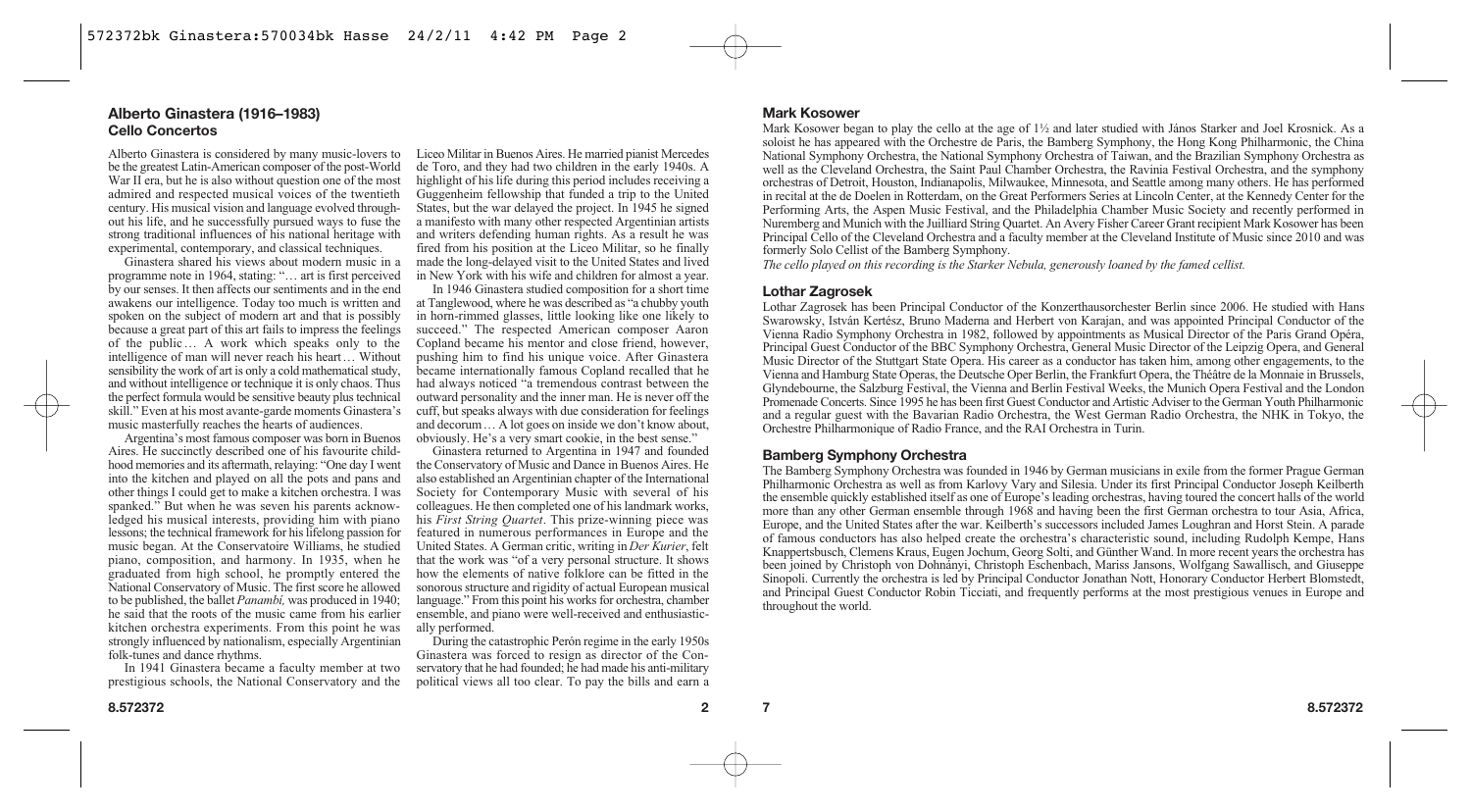#### **Aurora Nátola-Ginastera and This Recording**

This recording is dedicated to the memory of Aurora Nátola-Ginastera, for without her encouragement and support this recording would not have been possible. I had the privilege of meeting her during the summer of 2008 after she replied to a letter I sent her accompanied by my CD of her husband's music; *Alberto Ginastera: Complete Music for Cello and Piano* (Naxos 8.570569) that I recorded with my wife, pianist Jee-Won Oh. Jee-Won and I travelled to Geneva to play for her and upon our arrival she led us to the music room containing her husband's piano. At her request we performed the first movement of the *Sonata, Op. 49,* as well as the *Pampeana No. 2*. Upon the completion of our performance she blessed us as interpreters of her husband's music.

A former guest soloist with the Bamberg Symphony, Mrs Ginastera passed away following surgery for cancer in January 2009 at the age of 85. Her departure was a great loss to the world of music. Knowing her was to know the spirit of her husband's music with her remarkable character and unquenchable zest for life.

**Mark Kosower**



living he wrote movie scores for a few years. When Perón was overthrown in 1955 Ginastera promptly regained his Conservatory directorship.

In a 1962 interview Ginastera stated: "If I could write all the works I have in mind, I wouldn't stop for the next twenty years. But I am a slow composer. I never start until a work lives completely within me, in my spirit, in my mind. This is what I call the gestation period. Then comes the most painful moment, when I try to put on paper the ideas I have developed intellectually. I compare this moment to that of a child's birth."

During the next few years he received accolades for an innovative *Violin Concerto* and his remarkable opera *Don Rodrigo*. At the New York City Opera première at the Lincoln Center in 1966, *Life* magazine reporter Ron Eyer enthusiastically noted: "*Don Rodrigo* is the most exciting new opera since Alban Berg's *Wozzec*k. It almost brought down the sky-high new roof with the grandeur of its sound."

One of his most provocative and controversial works was the opera *Bomarzo*. The central character, Duke Pier Francesco Orsini, is a sixteenth-century hunchback who lived a tortured, decadent life. Violence was a key dramatic element that led to a musical scandal of huge dimensions. It was banned by the President of Argentina in 1967, who declared the work to be "obsessed with sex and violence". Huge arguments about censorship erupted. Major opera companies in America, where audiences were apparently less susceptible to shock, produced wildly successful productions. Historian David Ewen thoughtfully noted: "Looking at Ginastera personally, one finds it difficult to believe that this is a man who could create an opera condemned for its emphasis on sex and violence. According to Howard Klein, he 'has all the rakish charm of a bank teller. Of medium height, heavy build, his brown eyes peer placidly through thick black horn-rimmed glasses. His gestures are modest.'" In another interview, Donal Henahan affectionately observed: "Ginastera dresses like a bank examiner and thinks like a computer."

In 1969 he separated from his wife, before they eventually divorced. He became overwhelmed by his disintegrating personal life and was not able to compose for a period of months. He experienced a profound turnaround,

however, when, in 1971, he married the renowned cellist Aurora Nátola. She brought him a great deal of joy and inspiration, and they established a home in Geneva, Switzerland. Aurora became a true musical partner as a collaborator, advocate, and interpreter of Ginastera's extraordinary music. During the next twelve years he wrote some of his most innovative, brilliant, and technically formidable compositions. Suffering from pancreatic cancer, Ginastera died at the age of 67.

*Concerto No. 1. Op. 36*, was commissioned in 1968 by Dartmouth College in Hanover, New Hampshire, the Hopkins Center Congregation of the Arts, and was first performed as part of a music festival that showcased Ginastera's music. Nine years later, in 1977, Ginastera revised the score prior to publication and in 1978 the revised version had its première with Aurora Nátola-Ginastera as soloist and Mstislav Rostropovich conducting the National Symphony Orchestra.

The *Concerto No. 1* was written on the heels of *Bomarzo* and shares a similar backdrop in regards to the musical language and content. Like *Bomarzo* it is a neo-expressionistic work written using the twelve-tone technique and, at times, quarter tones. The concerto contains dark and sinister undercurrents that prevail throughout the composition but, at the same time, there are other forces at work. In the foreground the solo cello, as the protagonist, is heroic with its provocative singing lines, Latin dance rhythms, and virtuosic feats in the face of a threatening landscape.

Written in a three-movement structure, the first movement *Adagio molto appassionato* features an astonishing palette of colours and powerful dramatic urgency. As the soloist and orchestra exchange dialogue, the full ranges of all the instruments are explored, from great depths to both glorious and terrifying heights. Being a composer strongly rooted in tradition Ginastera employs the B-A-C-H motif frequently throughout the movement embedding it in his tone rows. As the motif appears most often at climactic moments it becomes a particularly interesting feature given its historical links to the great Lutheran composer.

The second movement, *Presto sfumato; Trio notturnale*, is a scherzo written in ABA form. The word *sfumato* comes from the Italian verb *sfumare* meaning "to evaporate, fade out, come to nothing, tone down." *Sfumato* is also a painting